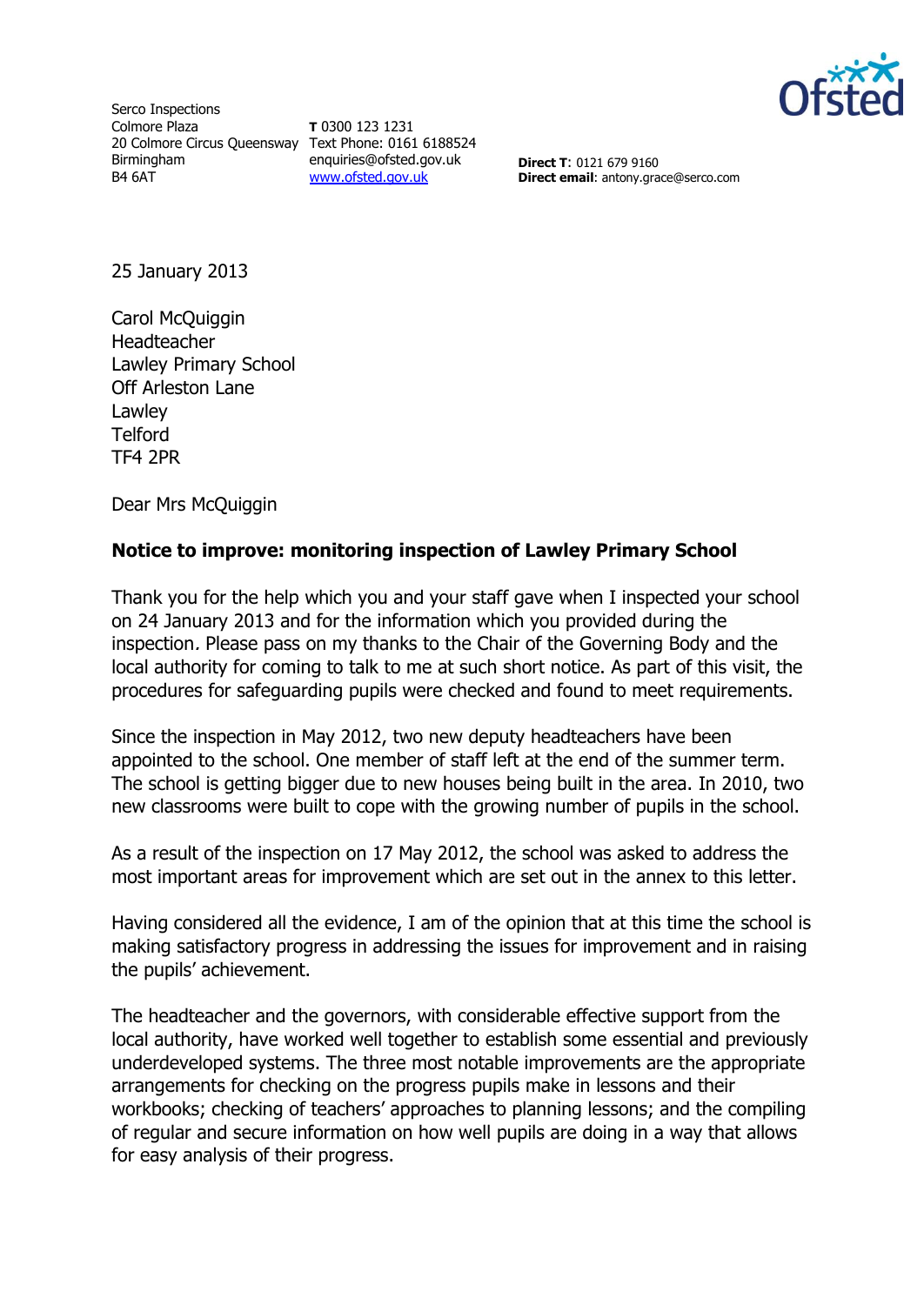

There is a developing sense of teamwork and most teachers are keen to improve their work. They are trying hard to improve planning, and their understanding of what is meant by good learning, as they are becoming more responsible for their pupils' progress. Teachers are getting better at identifying when the pupils are ready to move on to new learning in lessons, particularly in Years 5 and 6. In most lessons seen, teachers had planned activities that were at the correct level for most pupils.

Good examples were seen of pupils using their mathematical knowledge to work out problems such as the total cost of a week-long visit to an outdoor adventure centre. The activity engaged pupils at all levels of ability, including those pupils who find learning very difficult. They were given the task of working out how much pocket money pupils would need to bring with them to spend in the tuck shop each evening. The most able were asked to work out hidden costs, such as how much it would cost to travel by mini-bus and to have fish and chips as a treat on one evening. However, other vital pieces of information were omitted so that the moreable pupils had to work together to find out through research all of the other costs.

Current work in books and in lessons shows that learning and progress in reading and mathematics is improving, with an increasing proportion of pupils making good progress. However, there are some gaps, particularly in writing. There are relatively few opportunities for pupils to produce high-quality writing. Nevertheless, some of the pupils' writing in Years 5 and 6 is good, particularly in the use of vocabulary, complex sentences and imaginative phrases. There is also an appropriate emphasis on using lively and imaginative words, which reflects the improvement in the quality of pupils' writing in these two year groups.

Some inherent weaknesses remain that prevent all pupils from progressing well. The teaching in some lessons observed in Years 1 to 3 was inadequate because teachers were underprepared. All pupils in these classes completed the same activity, which restricted the progress of average-ability and more-able pupils. Their work was not set at the right level of difficulty so they made inadequate progress. While checking pupils' workbooks, the HMI also saw examples of pupils completing activities that were too easy or too hard for them, especially for those who are the most able. Too much teacher talk in some lessons limited the amount of work that pupils could complete on their own.

There is no guidance to help teachers teach pupils' writing skills at the correct level of difficulty as pupils move through the school. Some teachers do not have a good enough understanding of how to teach writing, and some teachers introduced misconceptions, particularly in their teaching of verbs and adjectives.

The headteacher is beginning to drive improvements in the standards pupils attain. Plans to improve the school are checked regularly to see if they are working. However, written evaluations of the individual actions are not always completed, particularly when preparing for local authority and governor reviews. The headteacher visits classrooms more often to review how well pupils are doing or to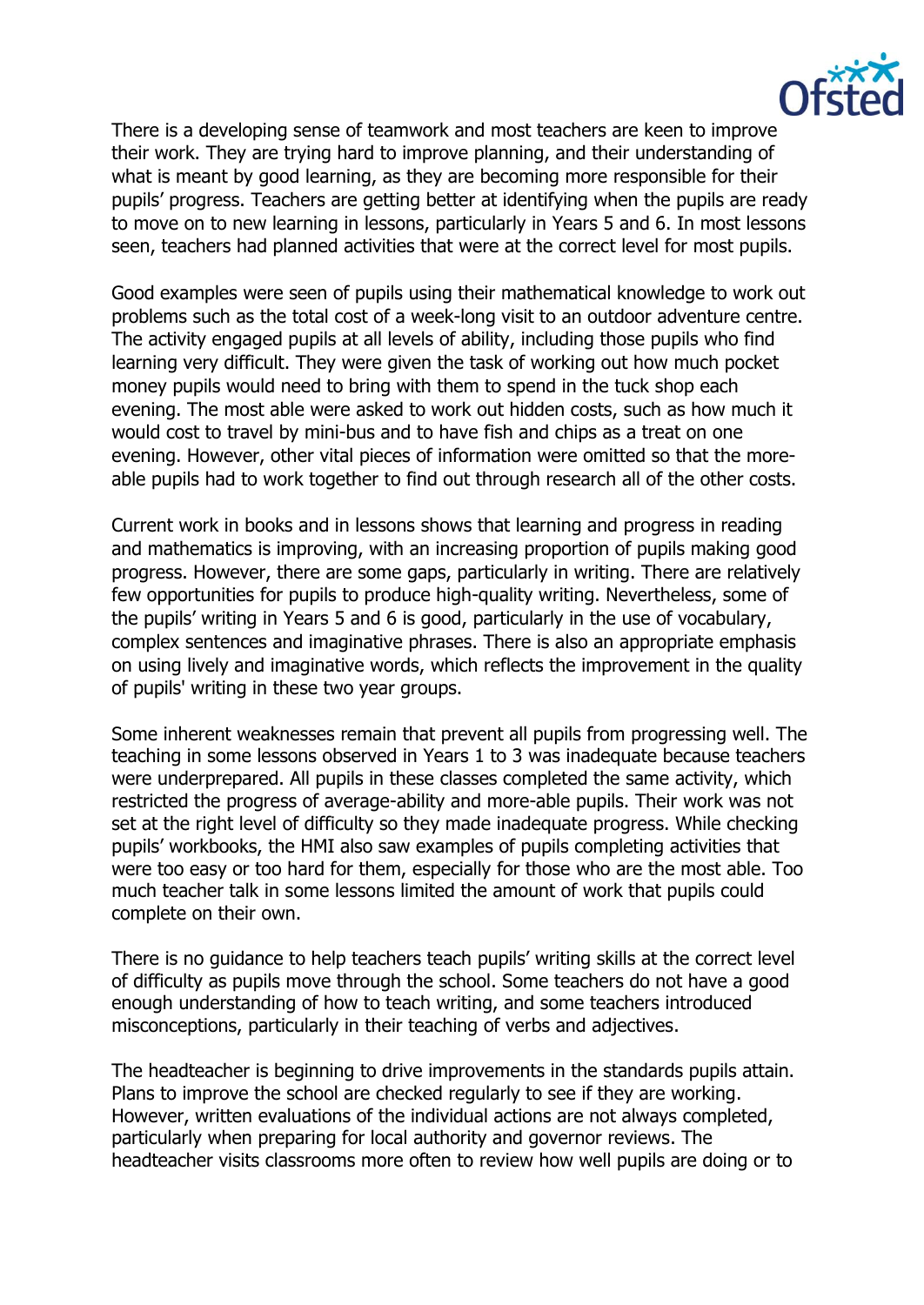

see if agreed actions are implemented correctly. More classroom observations mean teachers are regularly receiving useful feedback about their practice. However, not all visits are formally recorded and a record is not always kept of the assessment made of the impact of actions taken. This makes it difficult to show fully the progress made on all of the development points from the previous visits. There is still some way to go in making sure that the school has good-quality leadership. Some staff with extra responsibilities appear to be reluctant to implement agreed actions and do not always show that they have the skills required to check carefully enough the quality of teaching and to help teachers to become more effective.

Governance is effective. After the previous inspection, the governing body set up a committee to check on how quickly the school is improving. This committee meets regularly and its members are involved in gaining first-hand evidence, such as talking to pupils about their work and looking at the quality of work in pupils' books. Governors have introduced a policy to check on the work of the headteacher and to ask more searching questions. However, they do not check on the work of other leaders and teachers in the same depth, and some of these staff do not contribute well enough at the moment to improving the school quickly.

The local authority continues to provide substantial and timely support for the school. Officers make frequent visits and carry out detailed reviews of the school's performance through direct inspection. The local authority holds regular progress meetings to review progress against its well-focused statement of action and provides detailed reports to governors. The support and training offered by the local authority has helped to improve the teaching of mathematics, and further support is planned to improve the wider leadership team within the school.

I hope that you have found the inspection helpful in promoting improvement in your school. This letter will be posted on the Ofsted website.

Yours sincerely

Jacqueline Wordsworth **Her Majesty's Inspector**